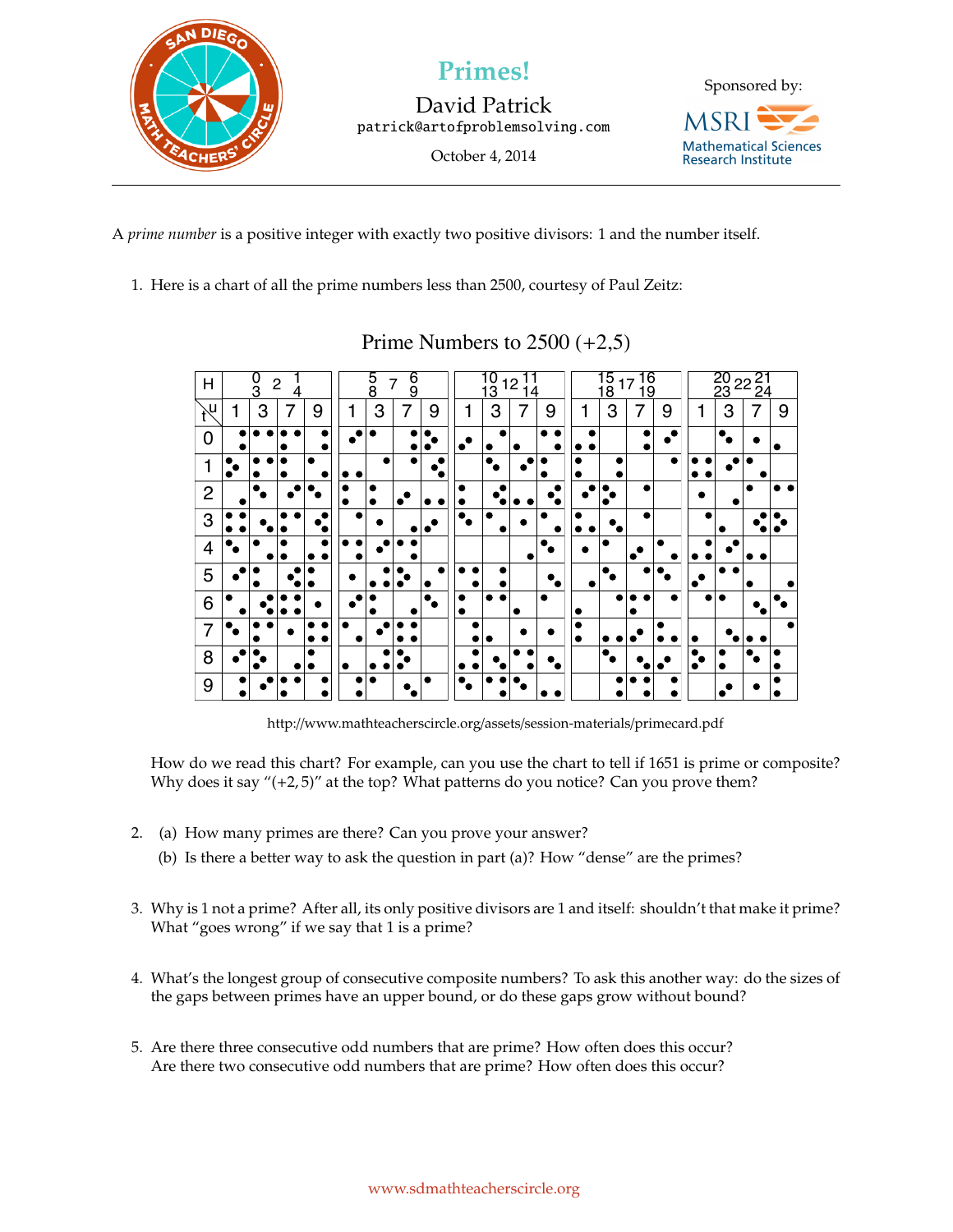

David Patrick patrick@artofproblemsolving.com

October 4, 2014



- 6. Some prime number oddities:
	- (a) Examine  $2^p 1$  when *p* is prime.
	- (b) Examine  $n^2 n + 41$  when *n* is a positive integer.
- 7. Here's a riddle that I got from Josh Zucker (who I'm sure got it from someone else):

A miserly old man in the desert is considering giving away all his camels. "I could divide them among my two sons, but there would be one left over. If I divided them among all my five children, but there would be two left over. Maybe I should divide them among all my seventeen children and grandchildren. . . but no, then there would be three left over. I suppose I might as well keep them all."

How many camels did the old man have? Is your answer unique? If you changed the numbers of "left over" camels in the riddle, would there still be a solution?

8. If we pick two positive integers at random (what does that even mean?), what's the probability that they're relatively prime?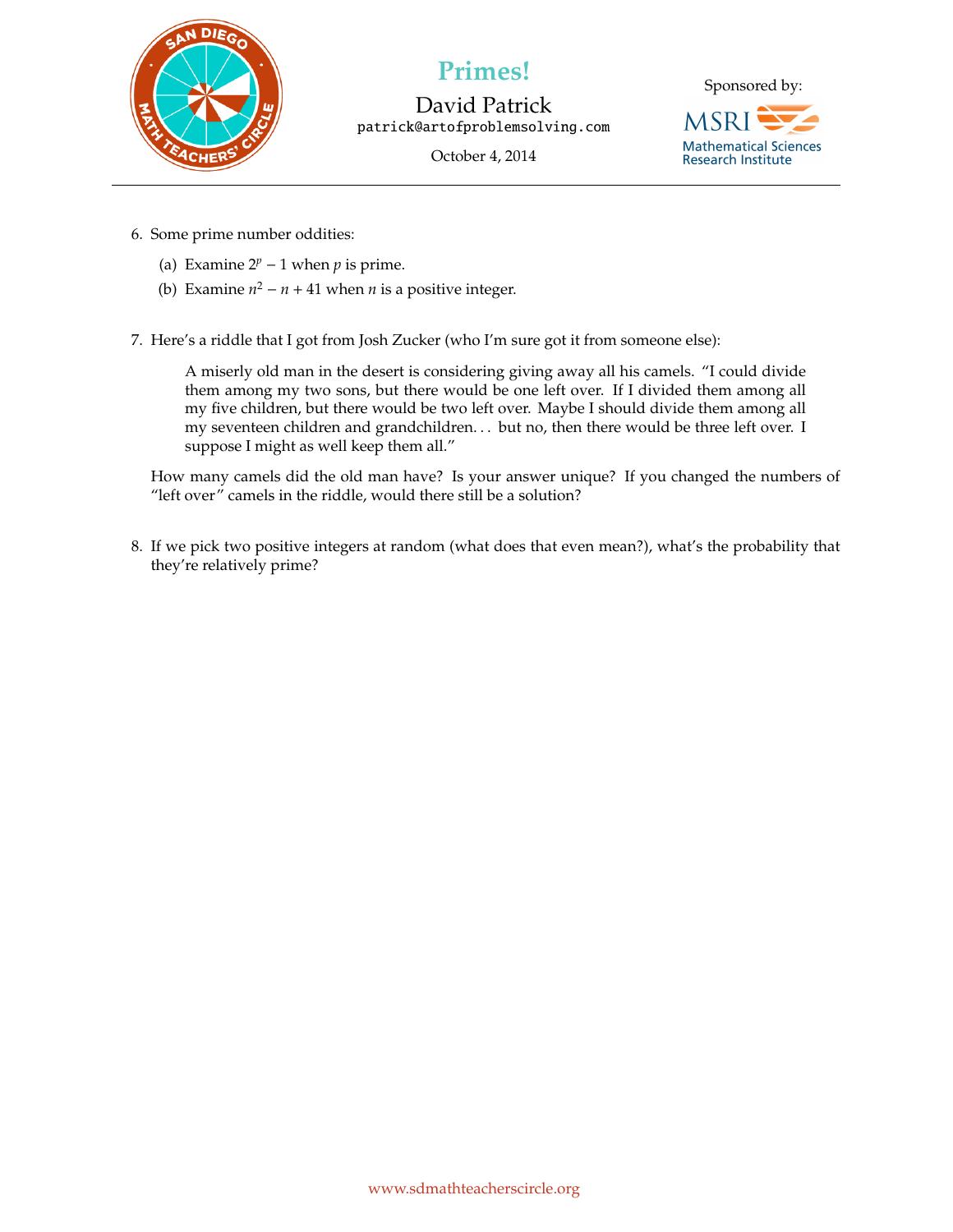

David Patrick patrick@artofproblemsolving.com

October 4, 2014



## **Notes**

1. H stands for hundreds, t for tens, and u for units. The H boxes are the "map" for each square. A black dot indicates a prime number. For example, to locate 1651, we look for a black dot in the upper-right corner of the box in the 15–19 group of H's, in row  $t=5$  and column  $u=1$ . Since there is no black dot, 1651 must be composite. (Indeed,  $1651 = 13 \cdot 127$ .)

Note that all primes except for 2 and 5 must have units digit 1, 3, 7, or 9. (That's the reason for the  $4+2.5$ " in the title—those are the two exceptions.) There are other patterns too: for example, no box has 5 black dots, because for any *n* at least one of  $n, n + 100, n + 200, n + 300, n + 400$  must be a multiple of 3. This also shows that there's only one way to have 4 black dots in a box.

2. (a) There are infinitely many primes. Here's a proof by contradiction: suppose there were finitely many, and call them  $p_1, p_2, \ldots, p_N$  for some *N*. Let  $x = p_1 p_2 \cdots p_N + 1$  be the product of all the primes, plus one. But then *x* is not divisible by any *p<sup>i</sup>* (it always leaves remainder 1), so either *x* is prime or all its prime factors are primes other that the  $p_i$ 's, which contracts the assumption that the  $p_i$ 's were all the primes. Hence, there must be infinitely many primes.

(b) Primes get rarer as our numbers get bigger. For example, 25 out of the first 100 positive integers are prime (25%), but only 1,229 of the first 10,000 positive integers are prime (about 12%), and only 78,498 of the first 1,000,000 positive integers are prime (about 8%). The **Prime Number Theorem** states that about *N*/(ln *N*) of the first *N* positive integers are prime, where ln *N* is the natural logarithm of *N*. (For example, the Prime Number Theorem predicts about 72,382 primes below 1 million, which is pretty close. The estimate gets more and more accurate as *N* gets large.)

- 3. If 1 were prime, then numbers would not have unique prime factorizations. For example,  $6 = 2 \cdot 3 =$  $1 \cdot 2 \cdot 3 = 1^{17} \cdot 2 \cdot 3 = \cdots$ . So it's better to say that 1 isn't prime. 1's "prime factorization" is the empty set of primes.
- 4. We can have as large a gap between primes as we like. For example, if we want *n* consecutive composite integers, consider

$$
(n+1)! + 2, (n+1)! + 3, (n+1)! + 4, \ldots, (n+1)! + (n+1).
$$

The first is a multiple of 2, the second is a multiple of 3, etc., and the last is a multiple of *n* + 1. So all *n* consecutive integers in the list are composite.

5. The only three consecutive odd primes are 3, 5, and 7. To see why there aren't any others, notice that for any *n*, one of *n*,  $n + 2$ , or  $n + 4$  must be a multiple of 3.

Whether there are infinitely many pairs of consecutive odd primes is still an unsolved problem in mathematics: it is the famous **Twin Primes Conjecture**. Most mathematicians probably believe that there *are* infinitely many such pairs. The largest known pair is 3756801695685  $\cdot$  2<sup>666669</sup>  $\pm$  1, discovered in 2011. In 2013, Yitang Zhang showed that there are infinitely many pairs of primes that differ by at most 70 million.

6. (a)  $2^2 - 1 = 3$  is prime.  $2^3 - 1 = 7$  is prime.  $2^5 - 1 = 31$  is prime.  $2^7 - 1 = 127$  is prime.  $2^{11} - 1 = 2047$  is . . . composite: 2047 = 23 · 89. A prime of the form 2*<sup>p</sup>* − 1 where *p* is prime is called a *Mersenne prime*.